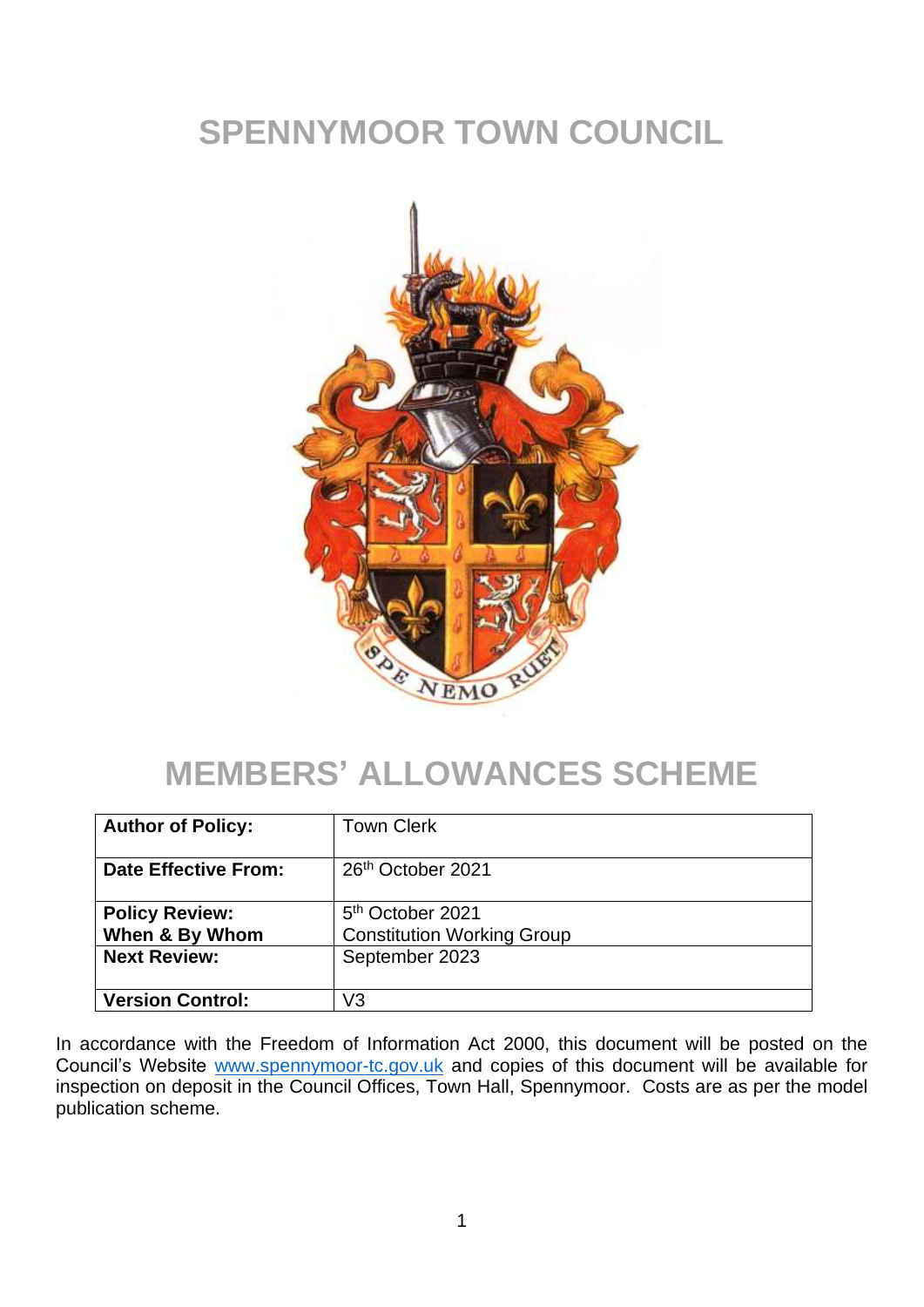# **CONTENTS**

| 1              | <b>Members' Allowances Scheme</b>                              | Page<br>2      |
|----------------|----------------------------------------------------------------|----------------|
| $\overline{2}$ | <b>Parish Basic Allowance</b>                                  | $\overline{2}$ |
| 3              | <b>Claims and Payments</b>                                     | 3              |
| 4              | Advances                                                       | $\overline{4}$ |
| 5              | Renunciation                                                   | $\overline{4}$ |
| 6              | Approved Duties for the Purposes of Travelling and Subsistence | $\overline{4}$ |
| 7              | <b>Travelling Allowances</b>                                   | 5              |
| 8              | Use of Cars on Council Business - Insurance                    | 6              |
| 9              | Subsistence Allowances/Incidental Expenses                     | 6              |
| 10             | <b>Telephone Allowance</b>                                     | $\overline{7}$ |
| 11             | <b>National Insurance</b>                                      | $\overline{7}$ |
|                | 12 Work and Pensions Benefit                                   | 8              |
|                | 13 Members' Personal Accident Insurance                        | 8              |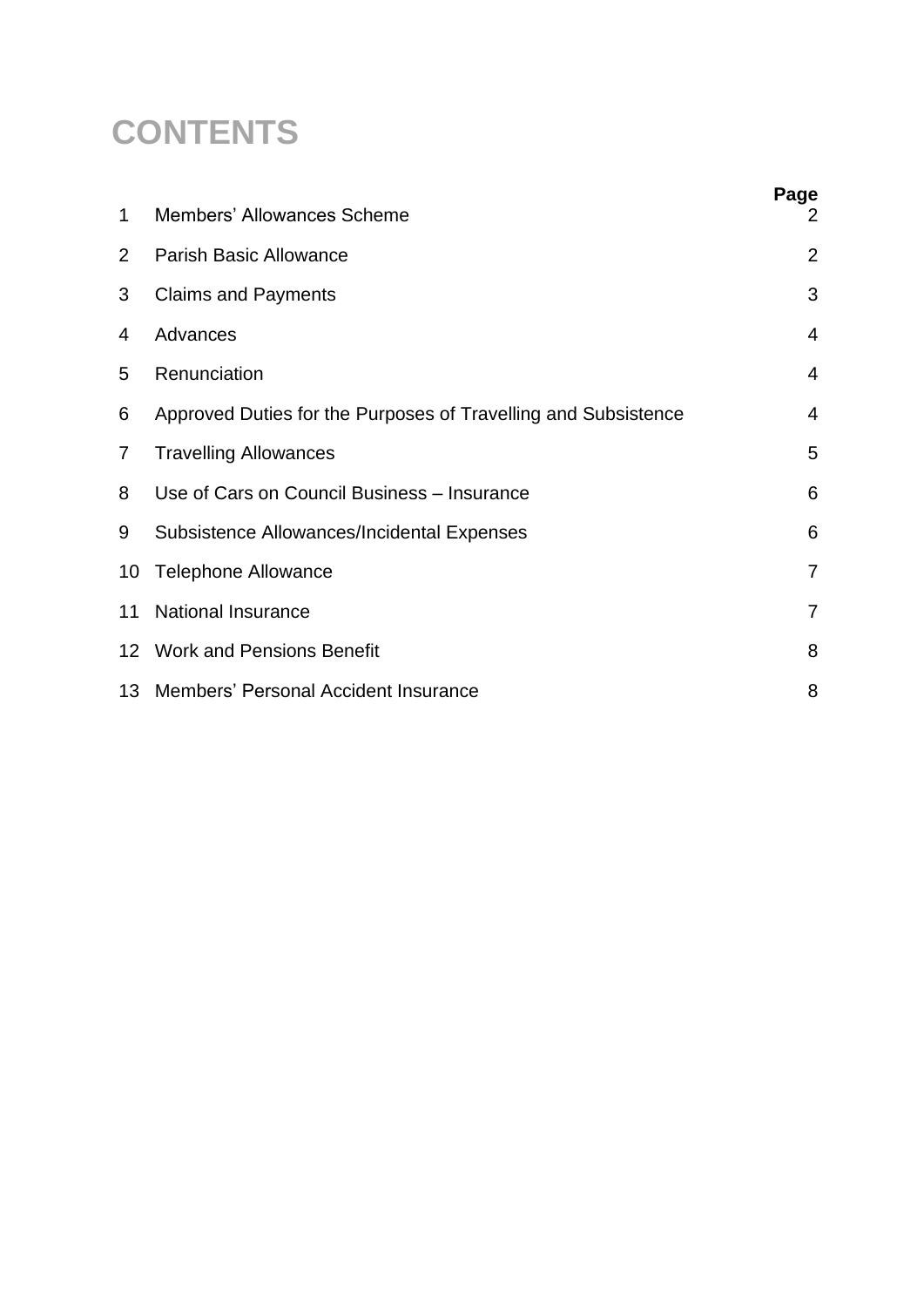# **1. Members' Allowances Scheme**

This Scheme ("the Scheme") was made by Spennymoor Town Council (the "Council") in accordance with The Local Authorities (Members' Allowances) (England) Regulations 2003 as amended on 4 March 2008 and ratified by Council on 24 March 2008

- (i) The Scheme shall be known as the Spennymoor Town Council Members' Allowances Scheme.
- (ii) The Scheme shall commence on the 1 April 2008 and shall continue until revoked or amended.

In the Scheme, the following expressions have the following meanings:

- "Allowance" means the relevant allowance under the Scheme, (and "allowances" shall be interpreted accordingly)
- "Apportioned" means an apportioned part of the Allowance in accordance with relevant provisions contained in the Regulations.
- "Councillor" means a member of Spennymoor Town Council who is an elected Councillor or a co-opted Councillor pursuant to the appropriate regulations.
- "Year" means
	- a) the period from 1 April 2007 to 31 March 2008;
	- b) any period of 12 months ending on 31 March in any year after 2008
- "Regulations" mean the Local Authorities (Members' Allowances) (England) Regulations 2003

# **2. Parish Basic Allowance**

a) A Parish Basic Allowance of **£1000** per year shall be paid to each Councillor and reviewed annually with regard to the recommendations of the appropriate local Independent Remuneration Panel. **However, only elected Councillors can receive the Parish Basic Allowance, co-opted Councillors cannot. They can claim for expenses incurred for items such as costs related to attending meetings,**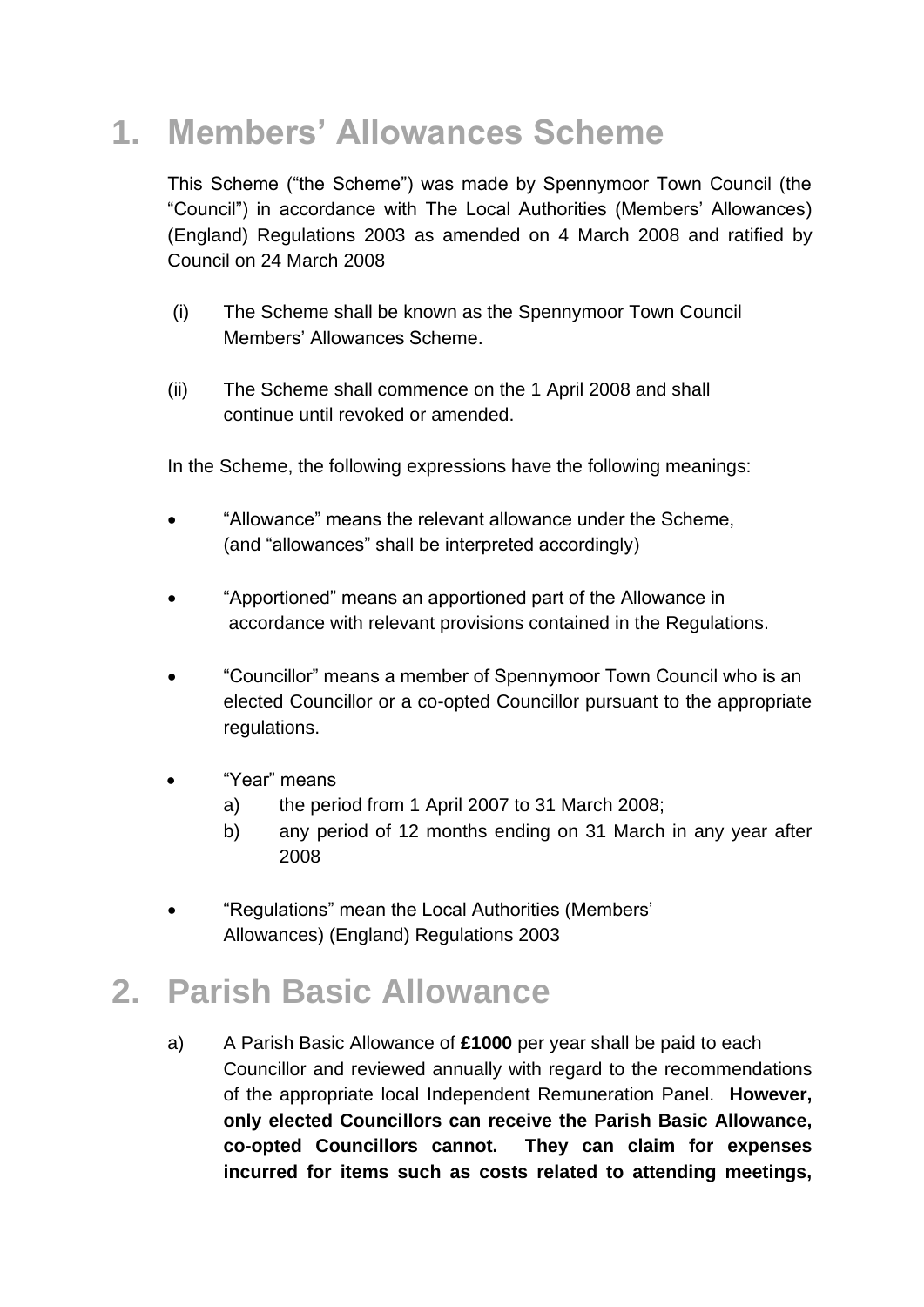#### **training, conferences etc. Local Authorities (Members' Allowances) (England) Regulations 2003.**

- b) The Town Mayor will receive a Civic Allowance to cover their Civic Duties under Section 15a of The Local Government Act 1972 during his/her year of office.
- c) Payment of the allowance shall be paid monthly in arrears and shall be made by BACS payable to a Councillor's nominated bank account or by cheque.
- d) Where a Councillor is suspended or partially suspended from his/her responsibilities or duties as a Member of the Council in accordance with Part III of the Local Government Act 2000 or regulations made thereunder the part of the allowance payable to him/her in respect of the period for which he/she is suspended or partially suspended may be withheld by the Council.
- e) Where payment of the allowance has already been made in respect of any period during which the Councillor is:
	- i) suspended or partially suspended from his/her responsibilities or duties as a member of the Council in accordance with Part III of the Local Government Act 2000 or regulations made there under;
	- ii) ceases to be a Councillor; or,
	- iii) is in any other way not entitled to receive the allowance in respect of that period,

the Council may require that such part of the allowance as relates to any such period shall be repaid to it.

- f) where the term of office of a Councillor begins or ends otherwise than at the beginning or end of a year, the Councillor's entitlement shall be to payment of such part of the allowance as bears to the whole such proportion as the number of days during which his/her term of office subsists bears to the number of days in that year.
- g) where the term of office of the Mayor begins or ends otherwise than at the beginning or end of a year, his/her entitlement for the period during which he/she holds the office of Mayor to the additional allowance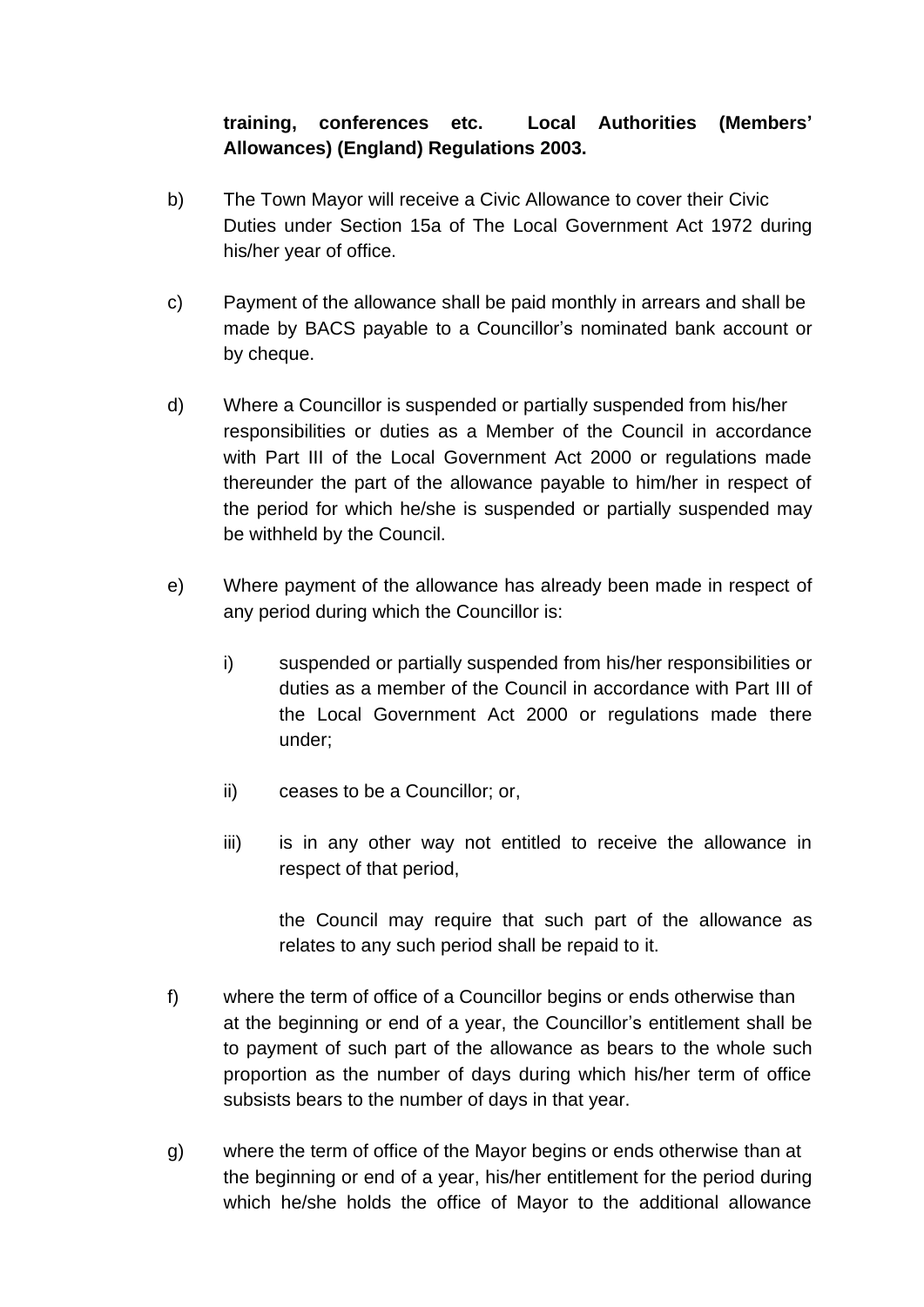under the Scheme, shall be to payment of such part of the additional allowance as bears to the whole the same proportion as the number of days during which his/her term of office as Mayor subsists bears to the number of days in that year.

#### **3 Claims and Payments**

Basic Allowances will be paid in arrears in equal monthly instalments on the 15<sup>th</sup> day of the month or the first working day thereafter.

Travel Reimbursement and any overnight subsistence allowance will be paid in arrears on the 15<sup>th</sup> day of the month or the first working day thereafter in respect of claims received up to 4pm on the **8 th day of the month**.

Telephone allowances will be paid in arrears on the  $15<sup>th</sup>$  day of the month or the first working day thereafter in respect of claims received up to 4pm on the **8 th day of the month.**

Claim forms are provided for the purpose of claiming travelling expenses, subsistence allowances and telephone allowances.

Your attention is drawn to the need for a full description of the approved duty and all amounts being claimed in respect of travelling and subsistence, together with the relevant sub-totals to be entered on the claim form.

**Claim forms should be completed and submitted, so as to arrive not later than 4pm on the 8th day of the month.** If claims are not received by the above time, payment will be made the following month.

#### **4 Advances**

The Finance Manager or Finance Assistant at the discretion of the Council's Responsible Financial Officer can arrange for an advance of travelling and subsistence expenses in respect of attendance at Conferences/Seminars etc. Failure to attend an approved activity for which an advance payment has been made will require the Member to repay the amount claimed.

# **5 Renunciation**

You may, by notice in writing given to the Town Clerk, elect to forego any part of your entitlement to an allowance under this scheme.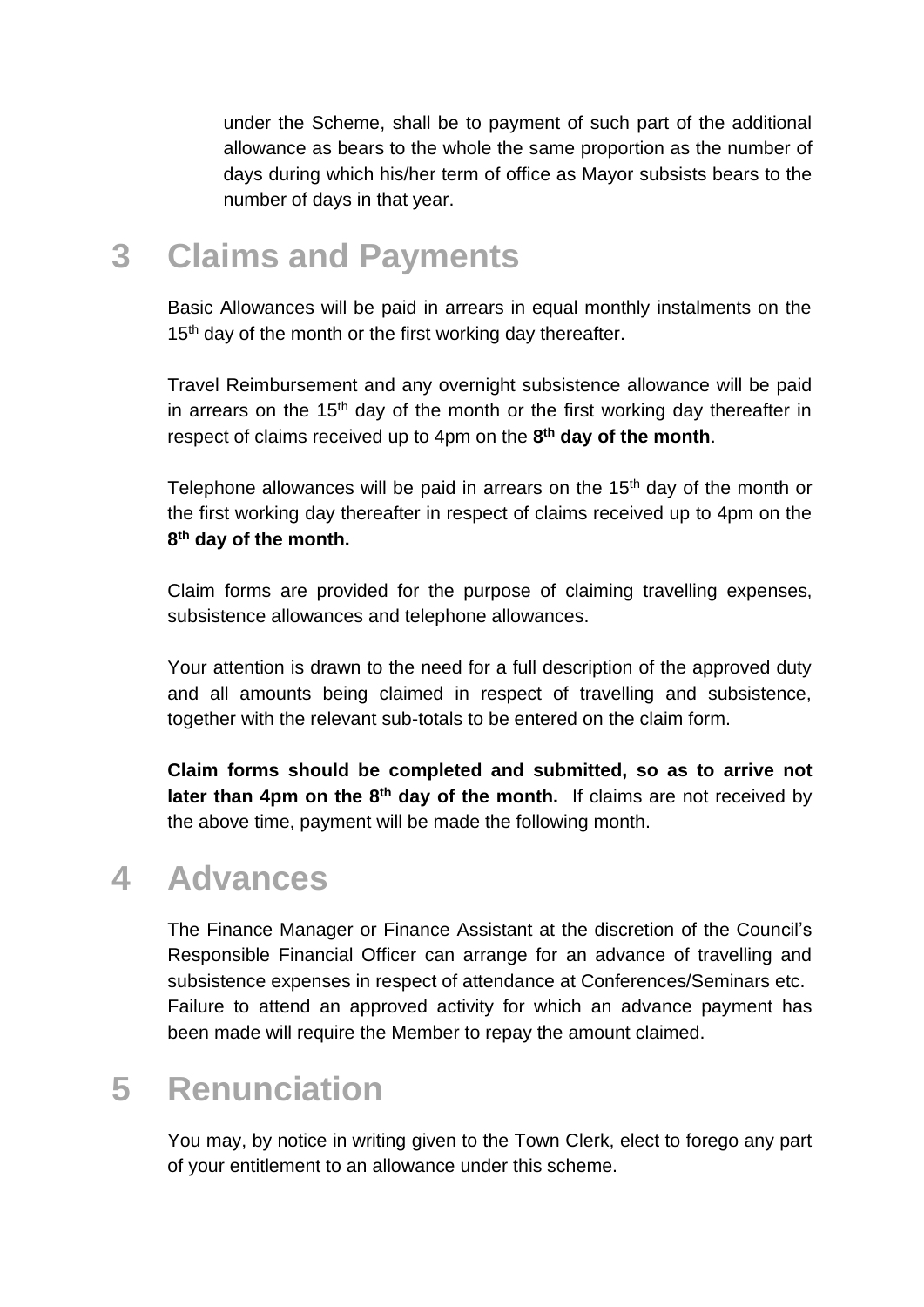### **6 Approved Duties for the Purposes of Travelling and Subsistence**

In accordance with the requirements of this Scheme, approved duties for the purpose of travelling and subsistence may relate to approved duties within or outside the Council's boundaries. Travel allowances paid to Councillors shall reflect those paid to officers, and such allowances shall be paid only in respect of "approved duties". Approved duties shall include the following:

- i) meetings of the Council;
- ii) meetings of committees or sub-committees of the Council;
- iii) meetings of other bodies to which the Council makes appointments or nominations;
- iv) meetings of committees or sub-committees of a body to which the Council makes appointment or nominations;
- v) attendance at the Council offices to open tender documents;
- vi) a meeting of a local authority association of which the Council is a member;
- vii) any other duty approved by the Council in connection with discharging the duties of the Council or its committees or sub-committees;
- viii) attendance at Conferences/Seminars provided attendance at such Conference/Seminar has been approved by the Council, a Committee or Sub Committee of the Council;
- ix) attendance at a Sub Committee of which you are not a member subject to you satisfying the "need to know" criteria;
- x) attendance by any Member of the Council at a meeting arranged by:
	- a) the Leader or Deputy Leader; or
	- b) an Officer to discuss Council business such meetings will be confirmed by email or letter from the Town Clerk or their representative
- xi) attendance at Official meetings of outside organisations by members appointed to represent the Council on such outside organisations, being organisations for the purpose of, or in connection with, the discharge of the functions of the Council;
- xii) any duty reasonably performed or to be performed.

#### **7 Travelling Allowances**

A Member shall be entitled to travel allowances under the Scheme in respect of the performance of an approved duty within and outside the administrative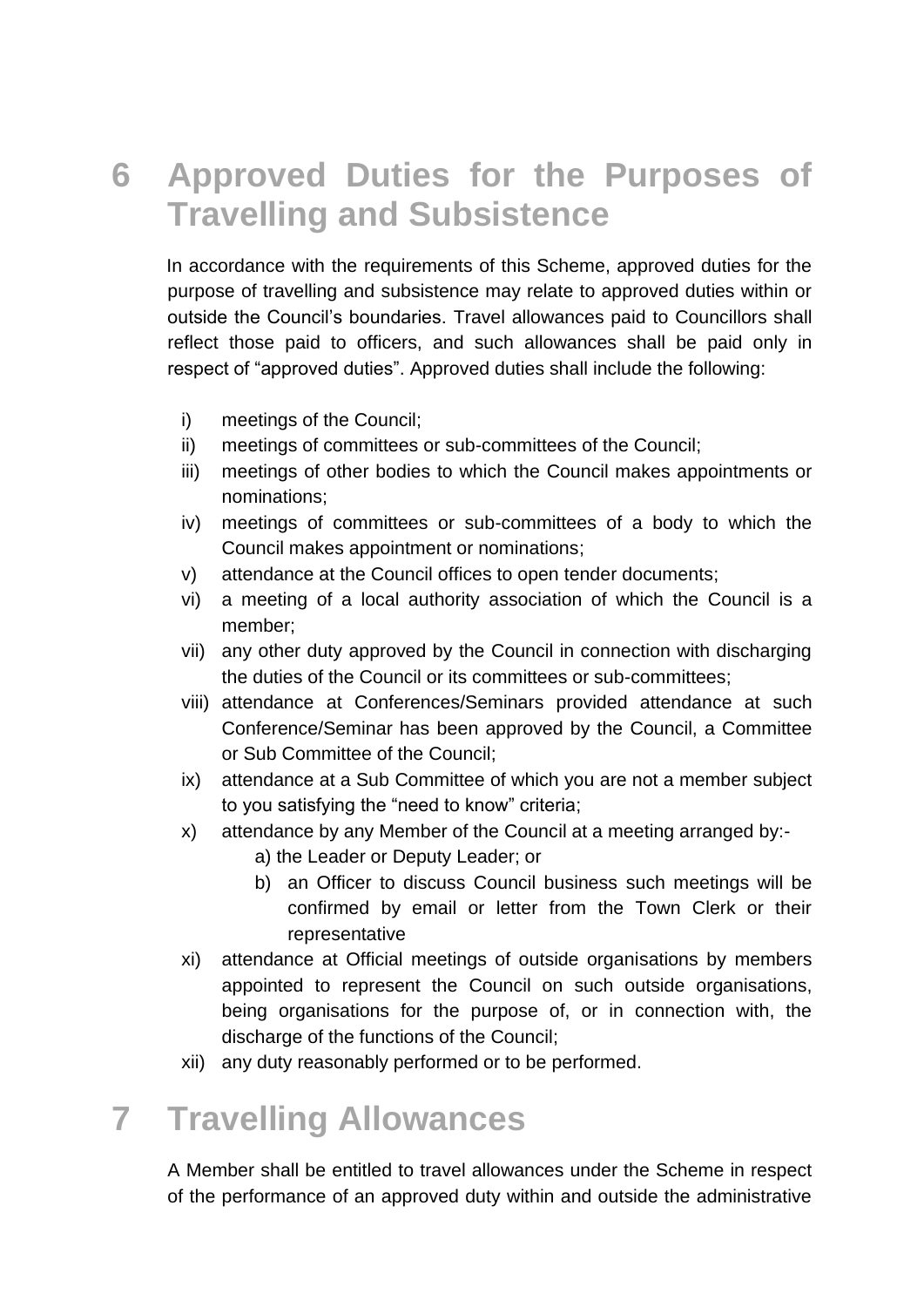area of the Council. Members are entitled to travel by the most conveniently available means within their choice. In normal circumstances the cost shall be limited to the equivalent of a first class rail ticket. However, the choice of travel and relevant cost are subject to the conditions referred to below.

The Council's overall policy for travelling allowances is based on the principle that the most cost effective means of travel is adopted, bearing in mind the number of Members travelling, the health and fitness of those Members, the distance and location of the venue and the availability of public transport.

In normal circumstances a Member will not be expected to leave home before 7.30am to arrive at a Conference in time for registration that day.

Where travelling on behalf of the Council to venues outside the boundaries of the counties of Durham, Tyne and Wear and Teesside, Members may travel by rail or by air.

Arrangements for each mode of transport are as follows:

- 1. The rate for travel by your own private motor vehicle, or one belonging to a member of your family or otherwise provided for your use, shall not exceed: **45p per mile.**
- 2. The rates specified in paragraph 1 may be increased:
	- a) in respect of the carriage of each passenger, not exceeding 4, to whom a travelling allowance would otherwise be payable under any enactments, by not more than 3p per mile for the first passenger and 2p per mile for the second and subsequent passengers;
	- b) by not more than the amount of any expenditure incurred on tolls, ferries or parking fees, including overnight garaging.
- 3. The rate for travel by taxi shall not exceed:
	- a) in the case of urgency or where no public transport is reasonably available, the amount of the actual fare and any gratuity paid of 50 pence, and,
	- b) in any other case, the amount of the fare for travel by appropriate public transport.
- 4. Where travel by rail is considered the most appropriate means of transport, rail bookings must be made by the appropriate Council Officers. Where this is not possible due to late notification of the need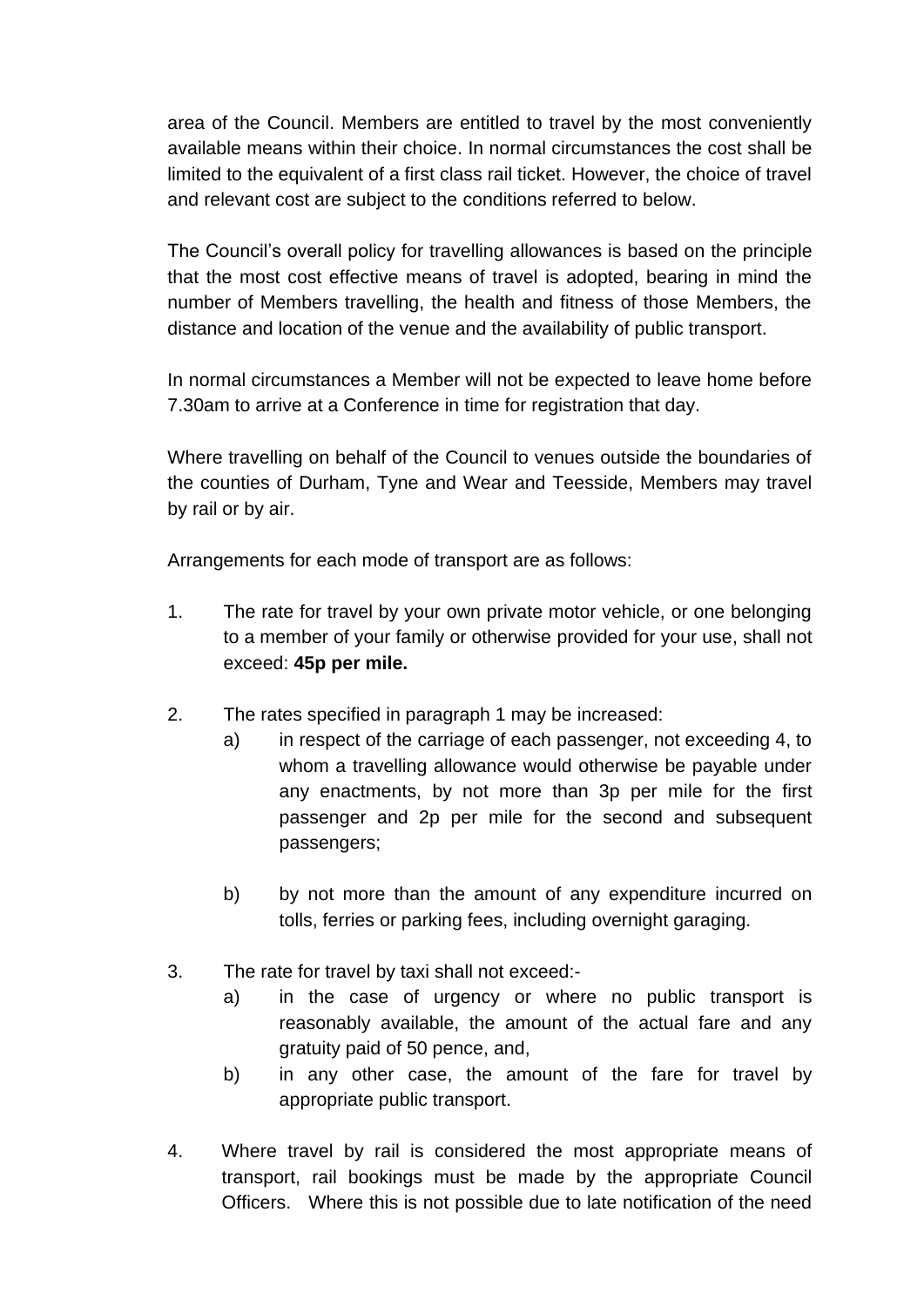to travel, or where travel changes en-route, the Member will be entitled to claim back any rail travel booked by themselves on production of receipts. First Class travel can only be booked if it is cheaper than a Standard Fare, or following discussion with the Town Clerk in the case of any special circumstances, e.g. health issues, lack of other travel options etc**. If in doubt, please contact the Town Clerk for advice and assistance.**

5. Where travel by air has been determined appropriate, Officers will make the necessary flight reservations. The rate for travel by air shall not exceed the rate applicable to travel by appropriate alternative means of transport, together with an allowance or financial loss allowance, and subsistence allowance, consequent on travel by air:

Provided that where the body resolves, either generally or specifically, that the saving in time is so substantial as to justify payment of the fare for travel by air, there may be paid an amount not exceeding:

- a) the ordinary fare or any available cheap fare for travel by regular air service; or,
- b) where no such service is available, or in case of urgency, the fare actually paid by the Member.

### **8 Use of Cars on Council Business – Insurance**

If you are using a car or other privately owned vehicle for a purpose relating to your activities as a Councillor (including travelling from home to the Council's Offices), you are advised to ensure that your insurance company is fully aware that the car is being used for 'Council Business' purposes. The Town Council have arranged cover for Members using Town Council vehicles on Town Council business. **Councillors are required to submit a copy of their driving licences to the Town Clerk. Copies will be kept on file at the Town Hall.**

#### **9 Subsistence Allowances**

Subsistence Allowances are normally paid for official duties or conferences that involve an overnight stay.

The rate for an absence overnight from the usual place of residence will equal that payable to Officers. The current rate for outside London shall be £**109.39** and for such an absence in London, the rate shall be **£124.76.**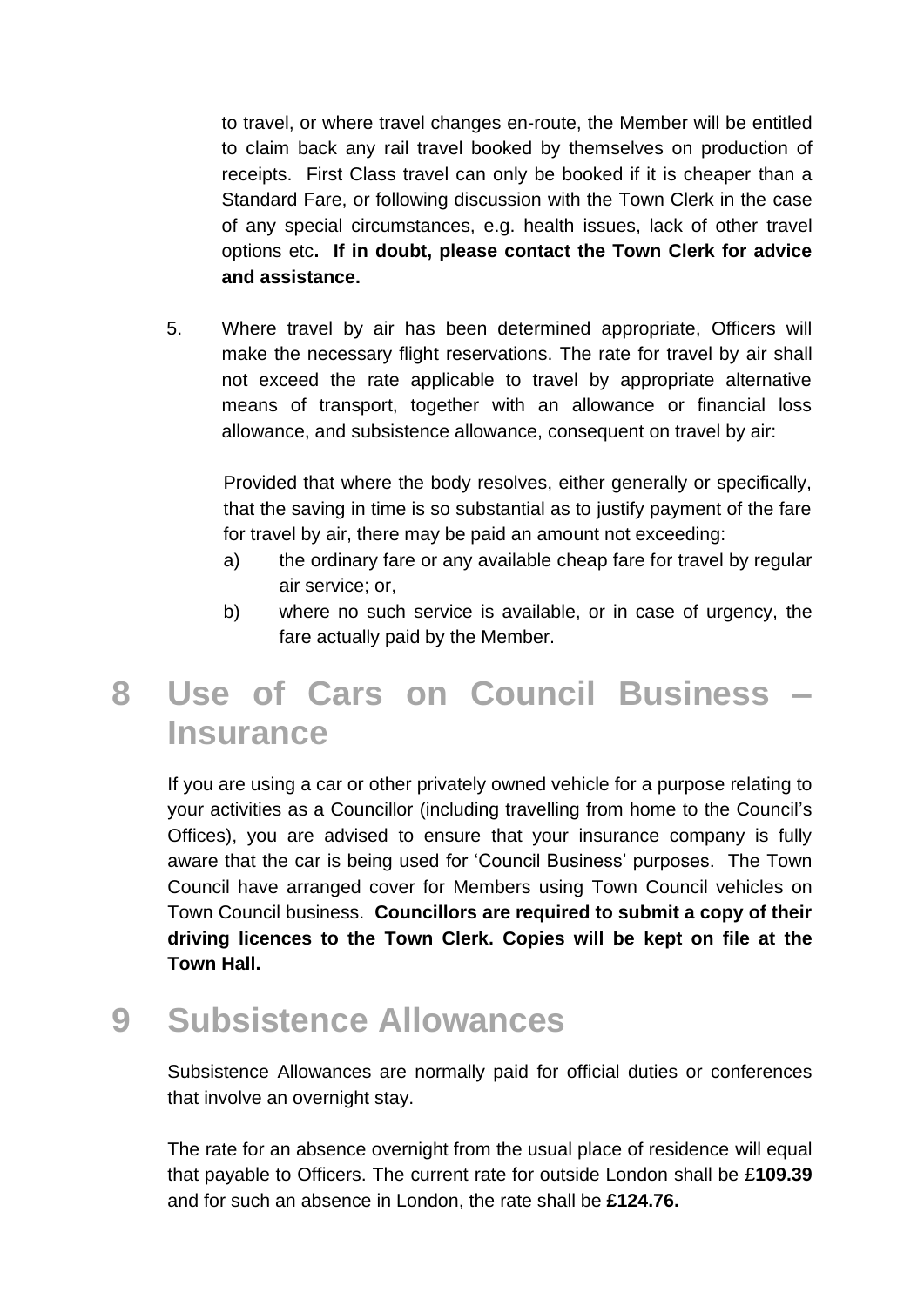The rates determined under this paragraph shall be deemed to cover a continuous period of twenty-four hours from the time the Councillor leaves home.

The rates of subsistence for an absence not involving an overnight stay away from the usual place of residence will be the same as those which apply to an overnight and are as follows:-

- Breakfast minimum absence 2 hours which must be before 11am £**6.75.**
- Lunch minimum absence 2 hours which must fall between 12 noon and 2pm - **£9.27.**
- Tea minimum absence of 3 hours which must include 3pm to 6pm.
- Evening Meal minimum absence of 3 hours which must be after 7.00pm - **£11.48.**
- **RECEIPTS MUST BE PROVIDED.**

#### **Incidental Expenses**

Where the cost of a Conference/Seminar is paid by the Council and is inclusive of accommodation and meals, Members may claim incidental expenses of up to £30 per day such as parking – **receipts must be provided**.

#### **10 Telephone Allowance**

The Council will reimburse the following telephone charges on receipt of the original telephone accounts with the appropriate claim form:-

Basic Line Rental + VAT

In the case of the Chairman and Deputy Chairman, and Chair of Committees the Council will pay 75% of the cost of calls subject to a maximum of £30.

# **11 National Insurance**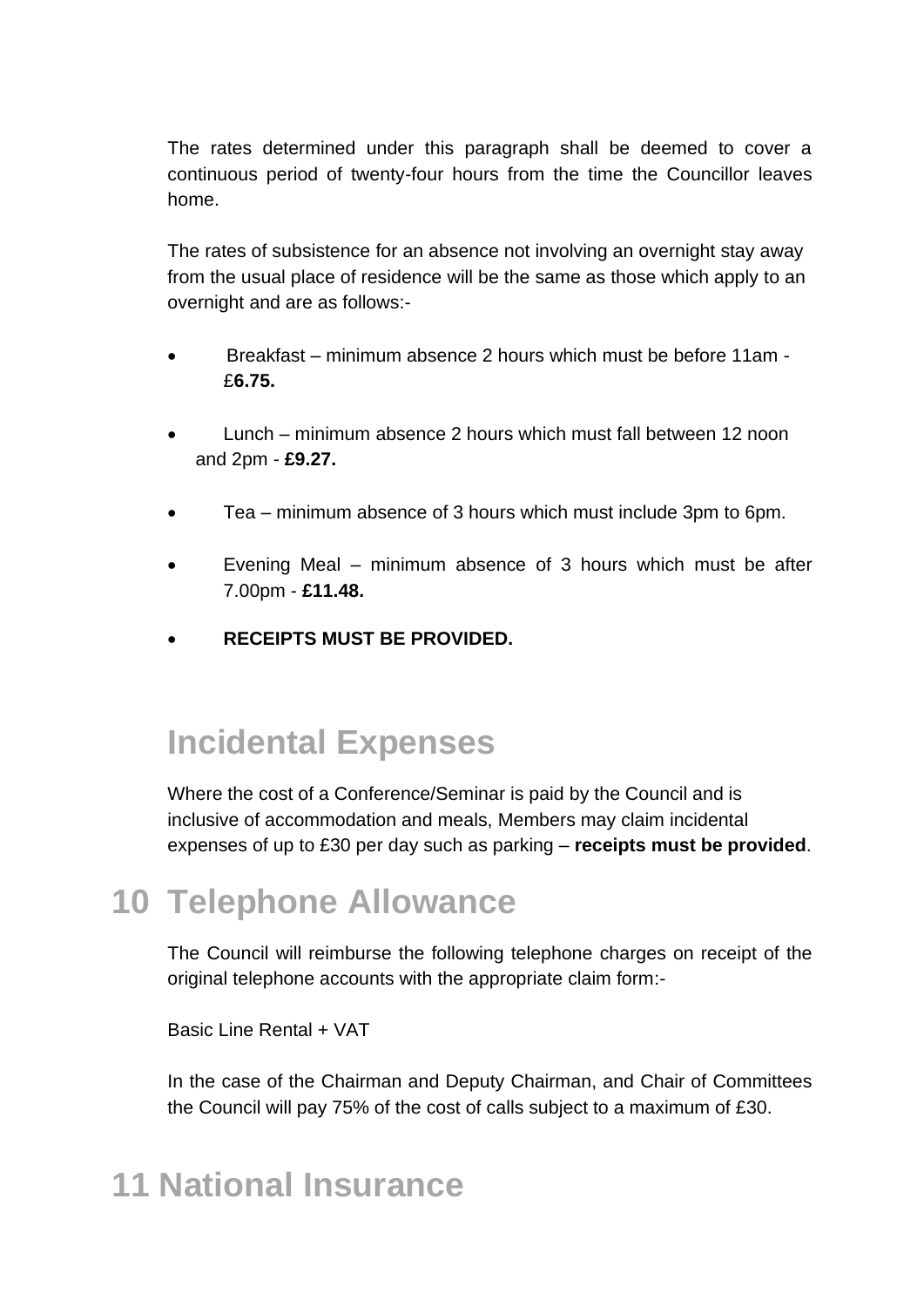National Insurance contributions are payable on any payment of Basic Allowances and taxable expenses, provided the gross amount of the total payment reaches a lower earnings limit (currently £90) and no Certificate of Age Exception or Certificate of Earners' Non-liability is produced. The local offices of Inland Revenue supply these certificates, where applicable. If you are in possession of this certificate, you should hand it to the Finance Manager, where it will be held for the duration of your term of office and used as authority for not deducting NI contributions from allowances.

There is an annual maximum for National Insurance contribution liability for people with more than one job, and in some instances a Member in this position, who has paid in excess of the stipulated maximum, may be entitled to a refund of contributions paid direct to the Department for Work and Pensions. Alternatively, if you are employed elsewhere in addition to your Council duties, you may apply to defer payment of NI contributions in your capacity as a Councillor.

Advice regarding contributions and benefits can be obtained from local offices of the Department for Work and Pensions.

#### **12 Work and Pensions Benefits**

A number of Work and Pensions benefits are subject to earnings rules and can therefore be affected by the payment of allowances, unemployment, sickness, invalidity, dependents' benefits and even retirement or disablement pensions may be affected and if you are in receipt of any of these benefits it is essential that your local Work and Pensions office is informed by you of the amount of Basic Allowances which you receive from Spennymoor Town Council in order that the appropriate adjustments can be made to your state benefits.

#### **13 Members Personal Accident Cover**

The Council has arranged a personal accident insurance policy for its Members (under the age of 80 years), which covers the death or bodily injury sustained whilst engaged in the business of the Council anywhere in the world.

Benefits include compensation for temporary total disablement, permanent total and partial disablement and loss of, or damage to, clothing and personal effects.

Full details of the cover provided by this policy including the benefits, exclusions, special conditions etc., may be obtained from the Consultant Accountant.